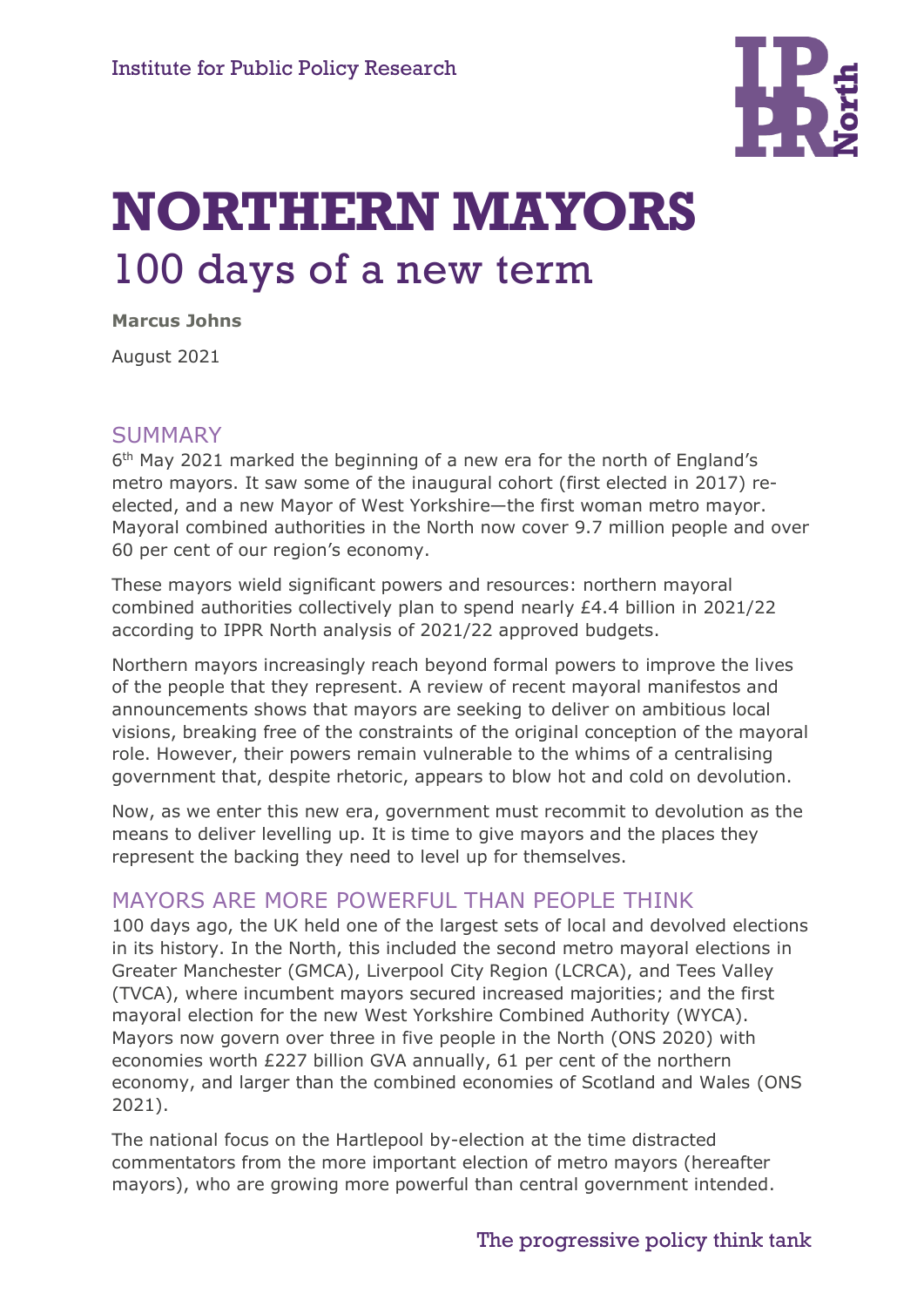#### **WHAT ARE MAYORAL COMBINED AUTHORITIES?**

Mayoral combined authorities (MCAs) are new a new subnational tier of governance in England. They evolved from combined authorities (CAs), which are made up of a group of neighbouring councils, but are not necessarily led by a mayor, and were created to enable local authorities to collaborate on areas such as transport and economic policy, as well as to pool resources under a common legal entity. Generally, CAs cover urban areas, with Greater Manchester CA (GMCA) the first to be established in 2011. From bilateral negotiation between local and central government, further powers were devolved through devolution deals.

In the mid-2010s, devolution advanced in step with the Northern Powerhouse agenda. The then government's conception of the Northern Powerhouse focussed on converting northern cities into one agglomerated economy where growth trickled down and out (Raikes & Johns 2019) with minimal commitment to democratic inclusion and regressive economic assumptions underpinning it (Tomaney 2016). Further devolution deals introduced more powers in areas like transport, housing, and skills, and—for most of deals—government created the post of elected mayors (and thus MCAs).

In the north of England, these metro mayors were first elected in 2017 in GMCA, Liverpool City Region (LCRCA) and Tees Valley (TVCA)—followed by South Yorkshire (SYMCA) in 2018, North of Tyne (NoTCA) in 2019, and WYCA in 2021.

| <b>MCA</b>               | <b>Mayor</b>                  | <b>Political</b><br><b>Party</b> | <b>Most recent</b><br>vote share<br>(%)            | <b>Current</b><br>term | <b>Total 2021/22</b><br>budget (£m) |
|--------------------------|-------------------------------|----------------------------------|----------------------------------------------------|------------------------|-------------------------------------|
| Greater<br>Manchester    | Andy<br>Burnham               | Labour                           | 67.3%                                              | $2021 -$<br>2024       | £1,827                              |
| Liverpool City<br>Region | Steve<br>Rotheram             | Labour                           | 58.3%                                              | $2021 -$<br>2024       | £498                                |
| North of Tyne            | Jamie<br>Driscoll             | Labour                           | 33.9% (first<br>round);<br>56.1% (second<br>round) | $2019 -$<br>2022       | £228                                |
| South<br>Yorkshire       | Dan Jarvis<br><b>MP</b>       | Labour                           | 47.1% (first<br>round);<br>74% (second<br>round)   | 2018-<br>2022          | £358                                |
| <b>Tees Valley</b>       | <b>Ben</b><br>Houchen         | Conservative                     | 72.8%                                              | $2021 -$<br>2024       | £353                                |
| West<br>Yorkshire        | <b>Tracy</b><br><b>Brabin</b> | Labour                           | 59.8%                                              | $2021 -$<br>2024       | £1,117                              |

#### **Table 1 Who are the mayors in the North?**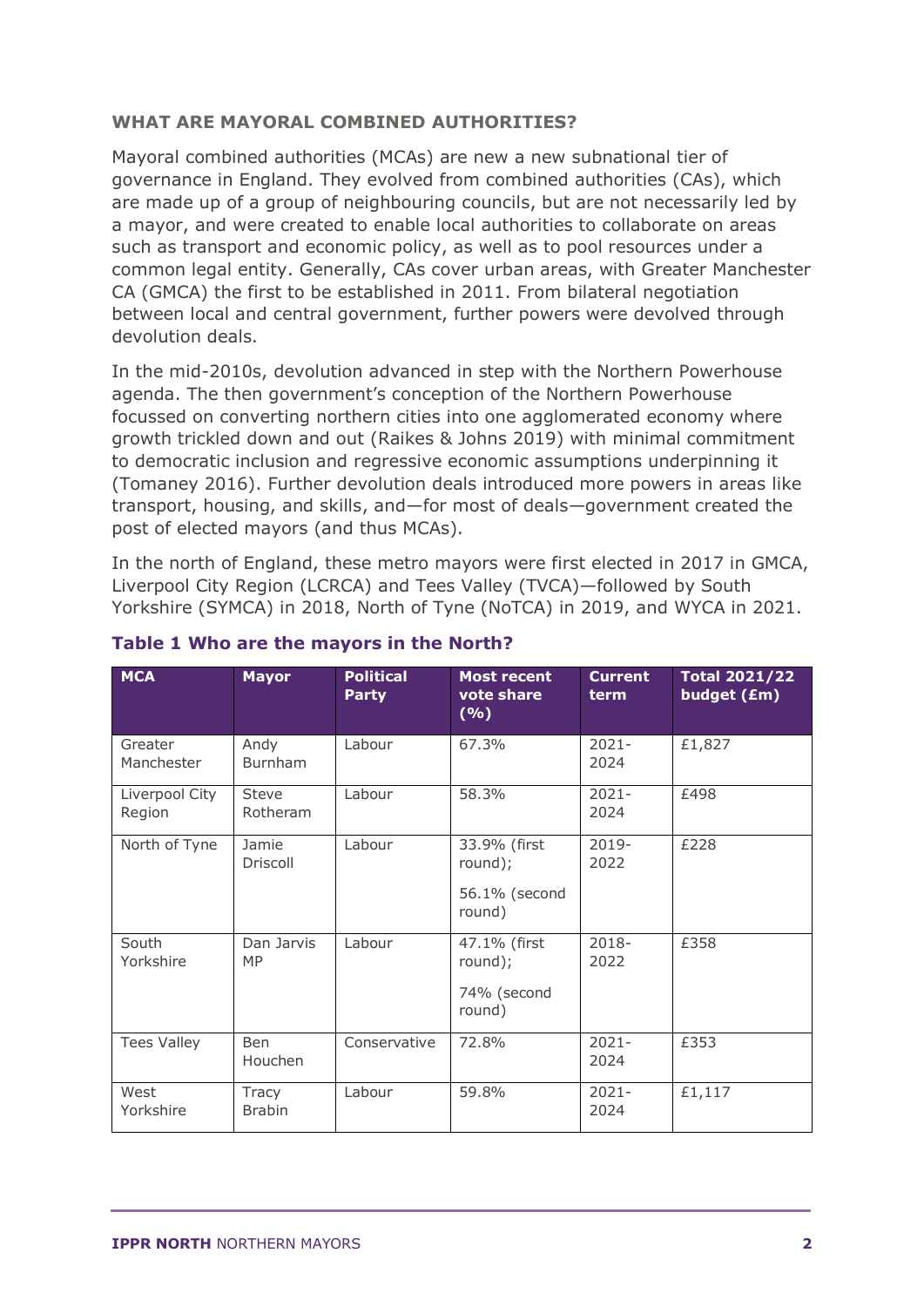The advancement of devolution in England has been chaotic and incoherent (Raikes 2019) and each MCA has a unique devolution deal with specific devolved powers, areas of delegation, and budgets<sup>1</sup>. Further complications have arisen throughout the process, some with local causes and others with national causes. For instance, Dan Jarvis was elected mayor of SYMCA two years before the SYMCA devolution deal took effect.

It also created a patchwork of different powers, shown in Table 2. Some MCAs like GMCA and WYCA have additional powers and budgets: both have taken over policing while GMCA also controls the fire authority and has powers over health and social care integration. Health and social care funding was devolved and delegated to the GM level via partnership bodies on which GMCA and constituent authorities are represented along the principle of: "all decisions taken about GM health and social care will be taken with GM and by GM as soon as possible" (AGMA, NHSE & GMACCG 2016). This has not yet been replicated elsewhere.

|                        |                                                                                   | <b>Greater</b><br><b>Manchester</b> | <b>Liverpool</b>          | <b>North</b><br>of<br><b>Tyne</b> | <b>South</b><br><b>Yorkshire</b> | <b>Tees</b><br><b>Valley</b> | <b>West</b><br><b>Yorkshire</b> |
|------------------------|-----------------------------------------------------------------------------------|-------------------------------------|---------------------------|-----------------------------------|----------------------------------|------------------------------|---------------------------------|
|                        | Devolved, consolidated<br>transport budget                                        | X                                   | $\boldsymbol{\mathsf{x}}$ |                                   | X                                | $\mathsf{x}$                 | $\boldsymbol{\mathsf{x}}$       |
| Transport              | <b>Bus</b> franchising                                                            | $\mathsf{X}$                        | $\mathsf{x}$              |                                   | X                                | $\mathsf{x}$                 | X                               |
|                        | Joint working with<br>Highways England and<br>Department for<br>Transport on rail | $\mathsf{X}$                        | $\mathsf{x}$              |                                   | X                                |                              | $\mathsf{x}$                    |
|                        | Local roads network                                                               | X                                   | $\mathsf{x}$              |                                   | X                                |                              | $\mathsf{x}$                    |
|                        | Joint working with<br>Department for<br><b>International Trade</b>                | $\overline{X}$                      | $\mathsf{x}$              | $\mathsf{x}$                      | X                                | $\mathsf{x}$                 | $\mathsf{x}$                    |
| Skills &<br>employment | <b>Business support</b><br>services                                               | $\mathsf{X}$                        | $\mathbf{x}$              | $\boldsymbol{\mathsf{x}}$         | $\mathbf{x}$                     | $\mathsf{x}$                 | $\mathsf{x}$                    |
|                        | <b>Adult Education Budget</b>                                                     | $\mathsf{X}$                        | $\mathsf{x}$              | $\boldsymbol{\mathsf{x}}$         | X                                | $\boldsymbol{\mathsf{x}}$    | X                               |
|                        | Work and Health                                                                   | $\mathsf{X}$                        | $\mathsf{x}$              | $\mathsf{x}$                      | X                                | $\mathsf{x}$                 |                                 |
| Land &<br>housing      | Public land<br>commission/joint<br>assets board                                   | $\mathsf{X}$                        | $\mathsf{x}$              | $\mathsf{x}$                      | X                                | $\mathsf{x}$                 |                                 |
|                        | Housing Loan Fund                                                                 | X                                   |                           |                                   |                                  |                              |                                 |

#### **TABLE 2: POWERS DEVOLVED BY DEVOLUTION DEALS**

 $1$  We define powers as areas where Mayors or MCAs have been afforded control and/or responsibility over specific policy areas or functions by way of a devolution deal and subsequent legislation. Delegation refers to areas where MCAs have been given an authority to carry out specific activities but with limited authority to shape this according to local priorities.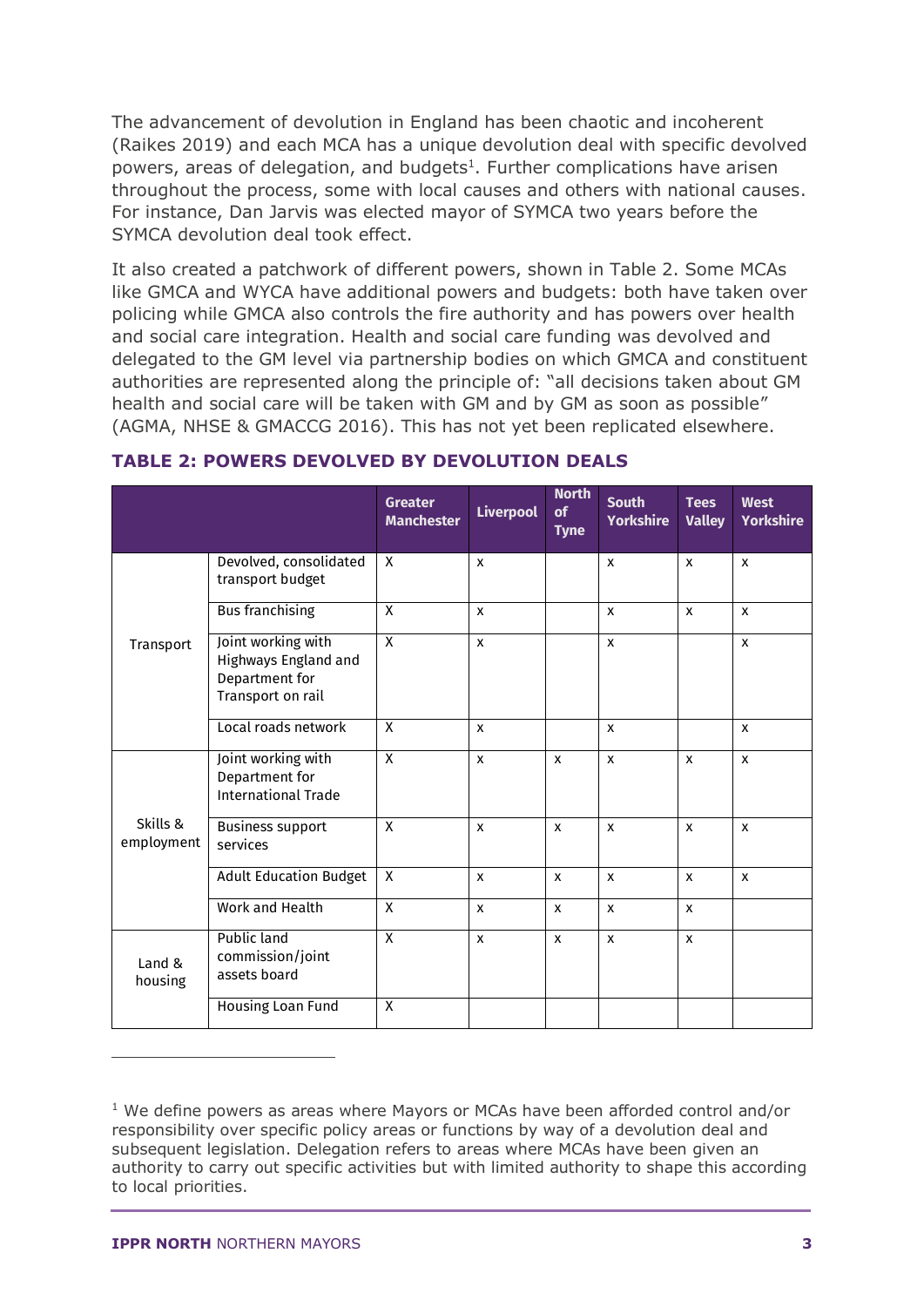|                    |                                                                      | <b>Greater</b><br><b>Manchester</b> | <b>Liverpool</b>   | <b>North</b><br>of<br><b>Tyne</b> | <b>South</b><br><b>Yorkshire</b> | <b>Tees</b><br><b>Valley</b> | <b>West</b><br><b>Yorkshire</b> |
|--------------------|----------------------------------------------------------------------|-------------------------------------|--------------------|-----------------------------------|----------------------------------|------------------------------|---------------------------------|
|                    | Compulsory purchase<br>orders                                        | $\overline{X}$                      | X                  | $\pmb{\chi}$                      |                                  |                              | $\pmb{\times}$                  |
|                    | Mayoral Development<br>Corporations                                  | $\overline{X}$                      | X                  | $\mathsf{x}$                      | X                                | X                            | $\pmb{\mathsf{x}}$              |
|                    | Planning call-in powers                                              |                                     | X                  | $\pmb{\mathsf{X}}$                | X                                |                              |                                 |
|                    | Consultation on<br>strategic planning<br>applications                |                                     | X                  |                                   |                                  |                              |                                 |
|                    | Housing grant fund                                                   | $\overline{X}$                      |                    |                                   |                                  |                              | X                               |
|                    | Spatial strategy                                                     | $\overline{X}$                      | $\pmb{\mathsf{x}}$ |                                   | X                                |                              | $\pmb{\chi}$                    |
|                    | Health & social care<br>integration                                  | $\overline{X}$                      |                    |                                   |                                  |                              |                                 |
|                    | Children's services                                                  | $\overline{X}$                      |                    |                                   |                                  |                              |                                 |
| Public<br>services | Offender management,<br>probation, prison<br>estate                  | $\overline{X}$                      |                    |                                   |                                  |                              |                                 |
|                    | Troubled<br>Families/Working Well                                    | $\overline{X}$                      |                    |                                   |                                  |                              |                                 |
|                    | Police and Crime<br>Commissioner                                     | $\overline{X}$                      |                    |                                   |                                  |                              | X                               |
|                    | <b>Fire Authority</b>                                                | $\overline{\mathsf{X}}$             |                    |                                   |                                  |                              |                                 |
| Finance            | Mayoral precept                                                      | $\overline{X}$                      | $\pmb{\mathsf{X}}$ | $\pmb{\mathsf{X}}$                | $\pmb{\mathsf{X}}$               | $\pmb{\chi}$                 | $\pmb{\mathsf{x}}$              |
|                    | Investment fund (per<br>year)                                        | E30m                                | £30m               | E20m                              | E30m                             | E15m                         | E38m                            |
|                    | Pilot retention of 100%<br>business rates revenue                    | $\overline{\mathsf{X}}$             | x                  |                                   |                                  |                              |                                 |
|                    | <b>Business rates</b><br>supplement                                  | $\overline{X}$                      | $\pmb{\mathsf{x}}$ |                                   |                                  |                              | $\mathsf X$                     |
|                    | Community<br>Infrastructure<br>Levy/Strategic<br>Infrastructure Levy | $\overline{X}$                      |                    |                                   |                                  |                              | X                               |

**Source: Sandford (2020)**

MCAs' formal powers are constrained by their devolution deals over which central government retains ultimate control because there is very limited constitutional protection over locally held powers (Raikes 2019). MCAs remain under resourced following austerity, which undermined devolution (Raikes & Johns 2019) and eroded resilience in the North (Johns 2020). Hence, ahead of their first terms, some viewed MCAs as "set up to fail" (Giovannini 2021).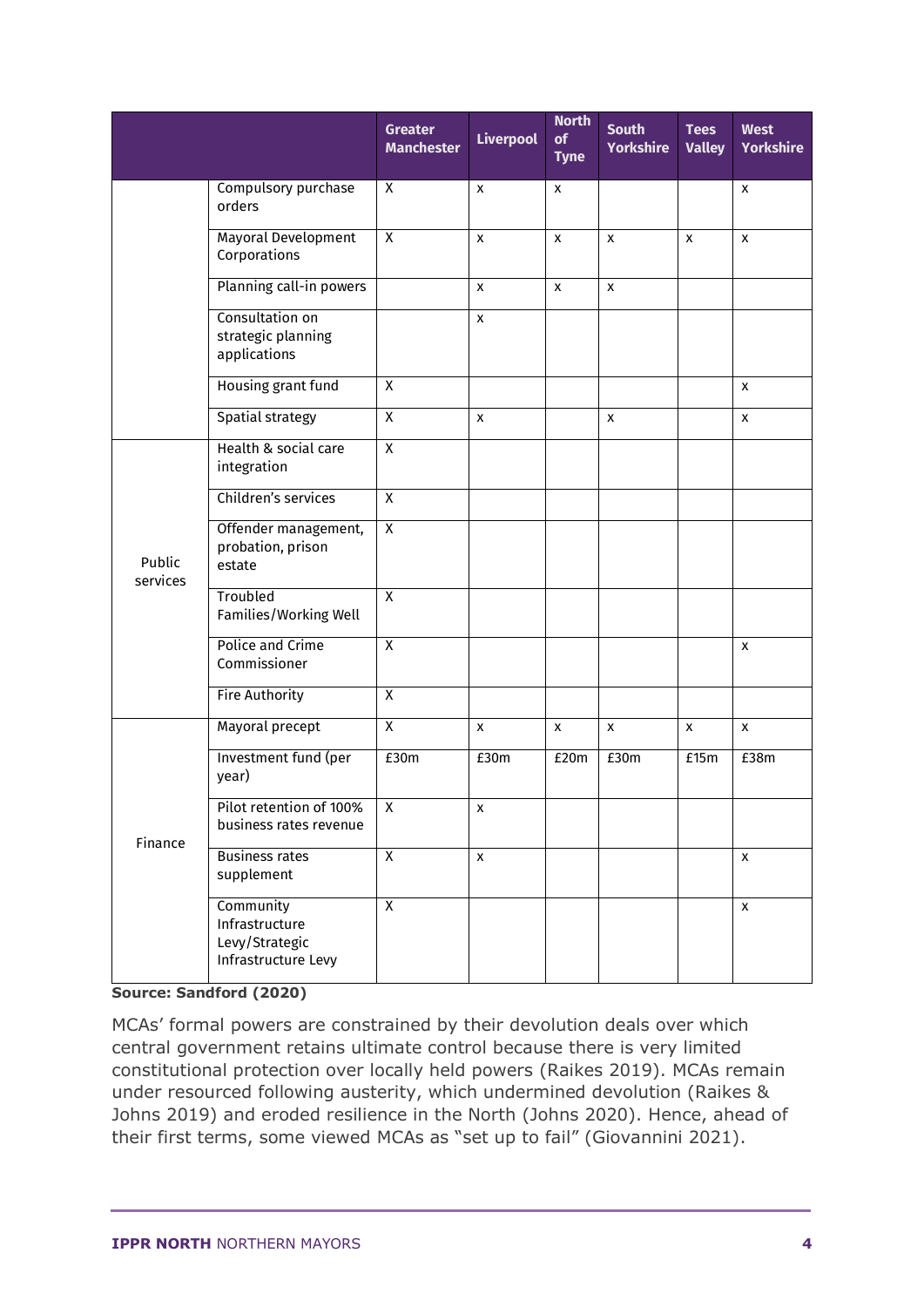Nonetheless, their resources do allow them to make a start and are, importantly, locally controlled. Soft powers such as the power to convene local partners have been essential for MCAs in making the most of these limited resources and expanding their ability to effect change locally.

#### **LESSONS FROM NORTHERN MAYORS SO FAR**

At the conclusion of the first term of the inaugural northern mayors, it is useful to take stock of how they govern, and how the role has evolved. Below are key observations, with examples from across the northern MCAs.

#### **Mayors are using their formal powers and spending ability to make change happen:**

- Ben Houchen brought Teesside Airport into public ownership and established the first Mayoral Development Corporation
- Andy Burnham announced plans to franchise buses, shepherding GMCA through the difficult process of being the first MCA to re-regulate buses. Tracy Brabin recently announced her intention to follow suit and is set to invest £1 million in advancing the process in West Yorkshire
- Dan Jarvis has funded the first ownership hub to help businesses become worker owned or co-operatives, seeking to grow the number of cooperatives in the local economy.
- NoTCA is establishing a ground-breaking £18m new investment fund to tackle carbon emissions, which is simultaneously designed to deliver inclusive economic growth.

#### **Mayors combine their hard powers with their soft powers as convenors and influencers in their city regions:**

- LCRCA, NoTCA, and GMCA developed local employment charters collaborating with trade unions and businesses. They are extending their charters' influence by embedding them in public procurement and business support provision (Johns, Raikes & Hunter 2019). Meanwhile, Tracy Brabin is investing £200,000 annually for three years to deliver a similar 'Fair Work Charter'
- Andy Burnham's first term focused extensively on an issue beyond the remit of the GMCA's devolution deal: homelessness. This has required extensive cooperation between constituent councils and the third sector to supplement his limited formal homelessness powers and investment.

#### **Mayoral collaboration is a common theme. Many of the MCAs share challenges and goals:**

• The 2019 Convention of the North gathered mayors and northern voices to demand funding and powers for 'levelling up'. In response, Boris Johnson promised to "do devolution properly" (PMO & Johnson 2019)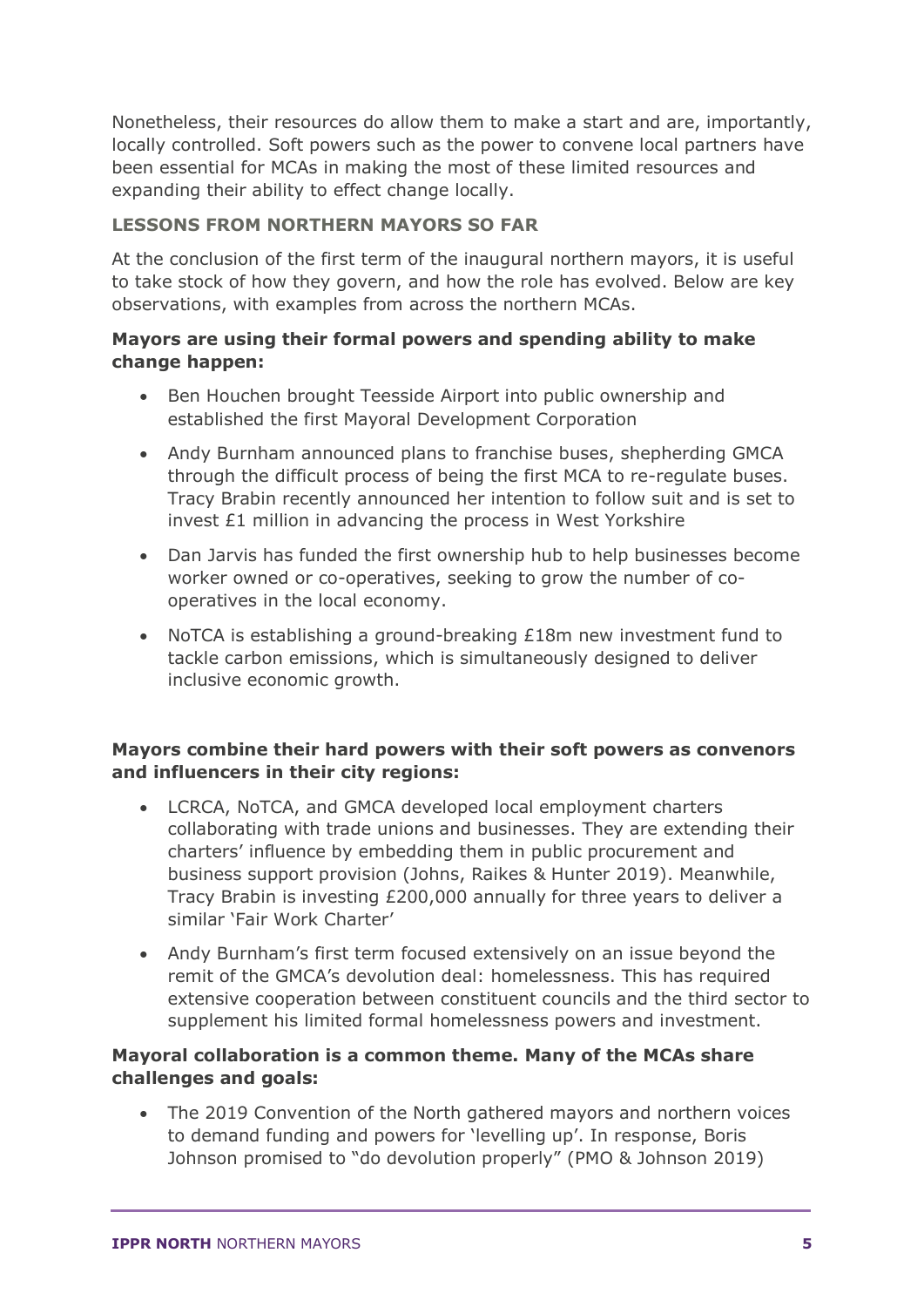- The so-called M62 Mayors (GMCA, LCRCA, and WYCA) recently met to discuss collaborating on employment charters which could develop into IPPR North's previously recommended Northern Employment Charter (Johns, Raikes & Hunter 2019)
- Mayor of London Sadiq Khan and Steve Rotheram pre-empted central government in collectively calling for face masks to be worn in public early in the pandemic (Rotheram 2021)
- Joint responses by mayors Steve Rotheram and Andy Burnham to the 2018 Northern Rail timetable fiasco resulted in Northern Rail being stripped of their franchise.

#### **Mayoralties challenge and negotiate with central government**:

Devolution deals are contractual by nature and devolve tightly defined parts of broader policy areas (for instance adult education is devolved to all MCAs, but not 16-19 provision) and leave retention of ultimate control over both funding and powers to the centre, with limited constitutional protection for devolution in England. This stifles local policy choices and is detrimental to the devolution settlement within England. For example, Whitehall stripped a £68 million housing fund from GMCA after they altered local housing targets (Sandford 2019). It is not surprising therefore that Mayors regularly call for further devolution both to their own MCAs and more broadly within England, alongside wider advocacy for their places:

- Ben Houchen used his influence in the Conservative Party and consensual negotiations to win national policy focus on TVCA, including securing freeport status and the Treasury North Campus in Darlington—though some suggest this demonstrates a blurred line between mayoral soft power and 'pork barrel' politics (Giovannini 2021)
- Andy Burnham's 2020 standoff with the prime minister, over Covid-19 restrictions and insufficient financial support for Greater Manchester, also exemplifies how mayors can wield other forms of power, namely confrontational bargaining, to influence central government. Andy Burnham had no direct levers to change national policy in this instance other than using his platform as mayor and authority as the city region's leader to challenge central government.

#### **Mayors are also experimenting with new forms of inclusive democracy to empower citizens:**

- NoTCA's Poverty Truth Commission, and planned Climate Assembly, promote direct citizen engagement in local government over core policy areas
- GMCA, LCRCA, and SYMCA either have established or are creating youth combined authorities
- Tracy Brabin's Creative New Deal involves extensively consulting with local creative and cultural industries—an example of crucial partnerships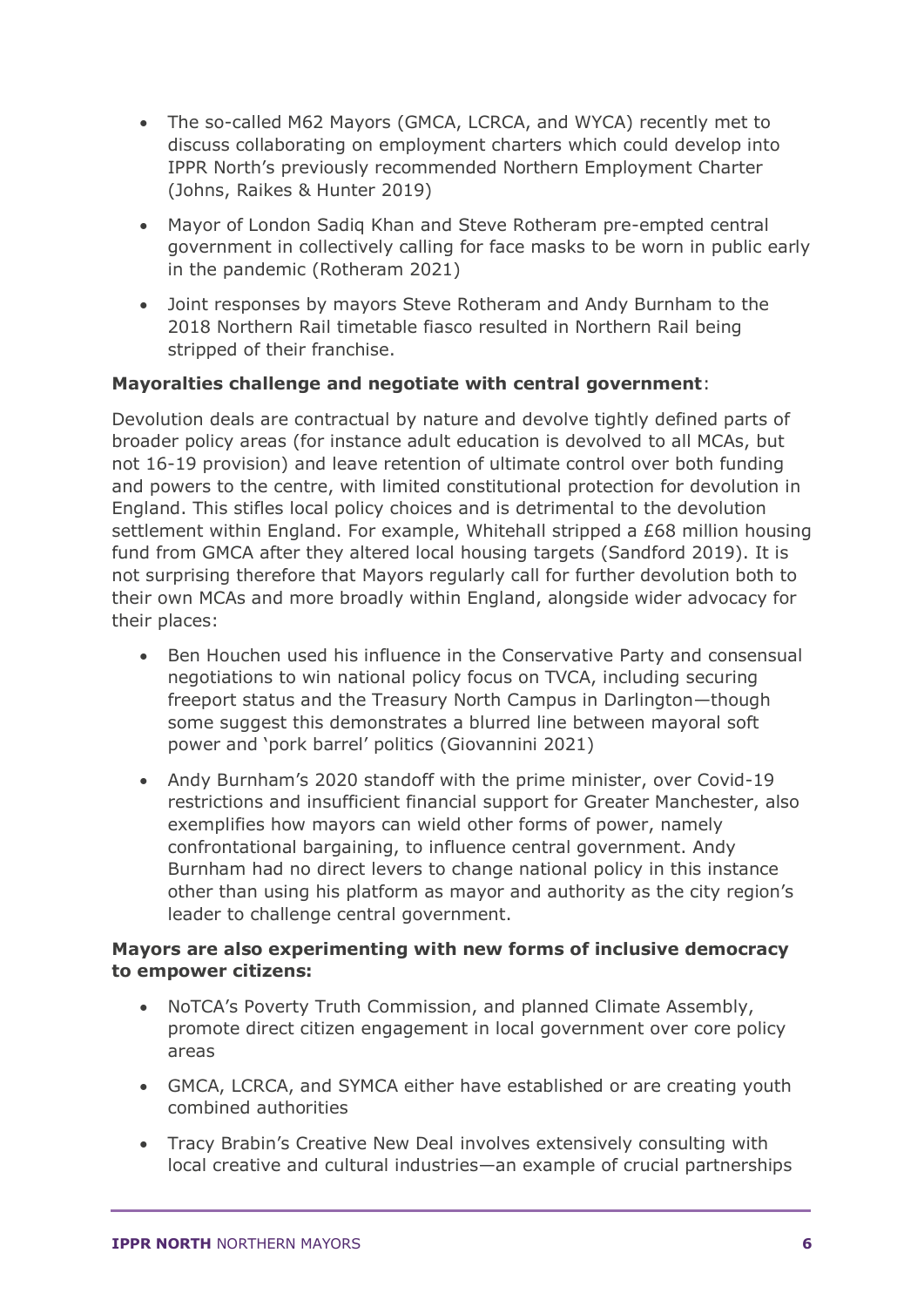with local private and third sectors to develop policy, also seen in other areas including decarbonisation.

The 2021 mayoral elections across England increased the majorities of those incumbent mayors who exercised visible power and adeptly wielded soft powers (ibid), which often drew more attention than use of formal MCA powers. This was markedly the case for the mayors re-elected with the highest majorities  $-$ Ben Houchen and Andy Burnham — and notably absent for the two incumbent mayors who lost their elections in the West of England and Cambridge & Peterborough.

Increasingly acting as stewards of their places, northern mayors are clearly working beyond their devolution deals' constraints.

# MAYORS HAVE PLANS TO GO EVEN FURTHER

As we have shown, mayors are punching above their weight and reaching beyond their limited formal powers to govern. However, they also have plans to go further.

## **SPENDING AND INVESTMENT**

MCAs have complicated funding environments, with different streams depending on devolution deals and central government favour. Their income largely derives from:

- central government grants, many conditional or ringfenced
- transfers from constituent local authorities
- ringfenced mayoral precepts on council tax, and policing precepts where MCAs are responsible for policing
- some are pilot areas for 100% business rate retention, and some can levy additional supplements
- borrowing within debt limits negotiated with Treasury.

To compare northern MCAs' resources in a meaningful way, we analysed their 2021/22 budgets<sup>1</sup>, and contacted MCAs to enquire about recent investments or programme delivery.

To date, only Steve Rotheram and Andy Burnham have chosen to implement a precept, an additional charge on local council tax bills, to spend on mayoral priorities. Tracy Brabin, as the first mayor of WYCA, will only be able to do so from the 2022/23 budget.

 $1$  Because of the complexity of devolution to the North, we have in some limited cases included additional bodies within which MCAs are key decisionmakers. For instance, the North of Tyne MCA and the North East CA established a unique, special joint committee that is a statutory committee responsible for public transport policy in those two areas. We have apportioned its total expenditure on a per capita basis to the North of Tyne MCA.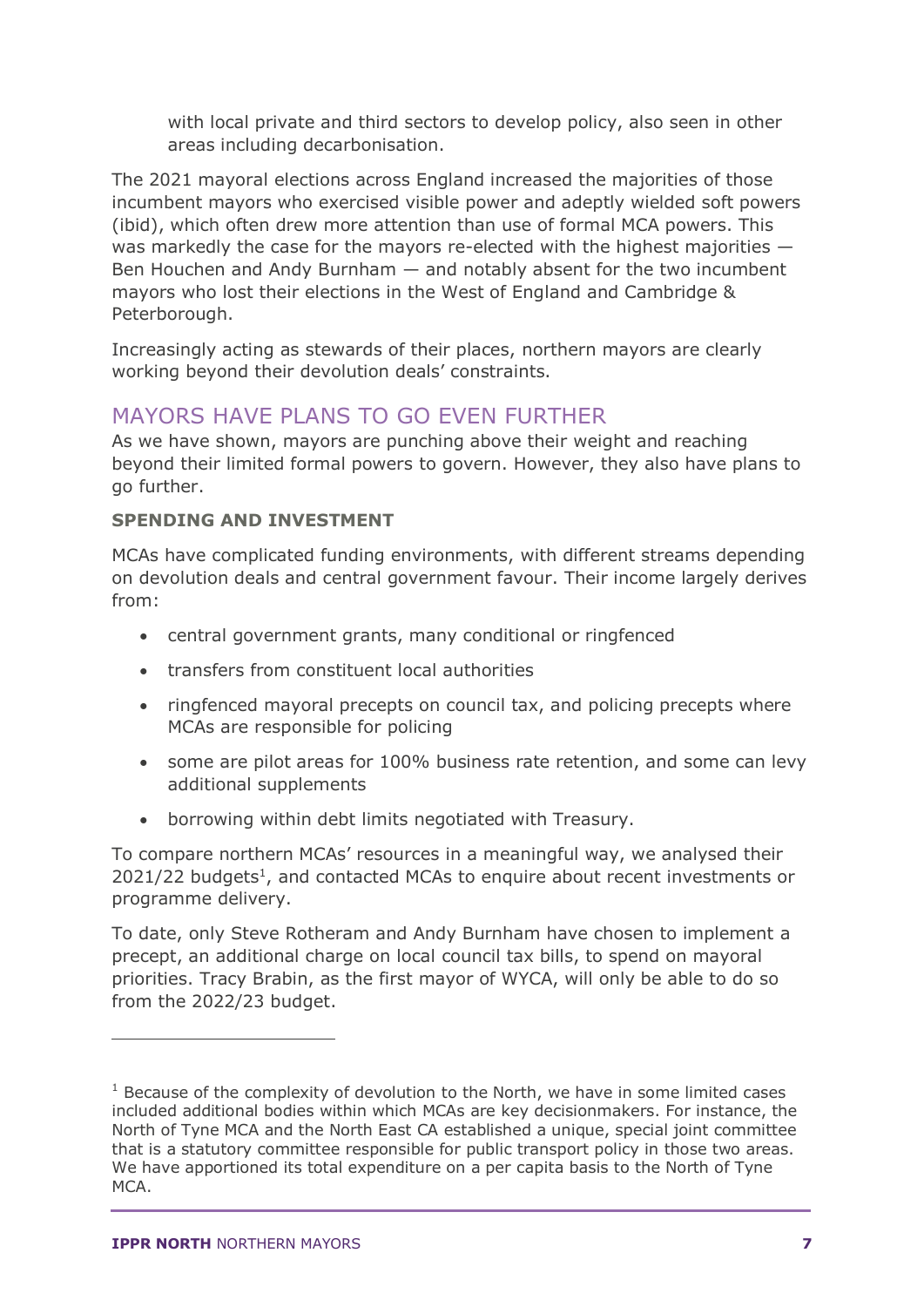GMCA uses this in part, alongside charitable donations, to support the A Bed Every Night scheme, providing around 500 free bedspaces for rough sleepers. Another example is LCRCA part using theirs to develop and advance the Mersey Tidal Power Project, a renewable energy plan to power up to a million homes generating a supply of clean, green energy for generations to come.

| <b>MCA</b>                | <b>Mayoral budget</b> | PCC budget | <b>Fire service budget</b> | <b>Total</b> | Per person |
|---------------------------|-----------------------|------------|----------------------------|--------------|------------|
|                           | Em                    | £m         | Em                         | £m           |            |
| <b>Greater Manchester</b> | 133.11                | 657.54     | 109.32                     | 899.97       | 315.97     |
| Liverpool City Region     | 9.13                  |            |                            | 9.13         | 5.84       |
| West Yorkshire            |                       | 501.289    |                            | 501.29       | 213.75     |

#### **TABLE 3: MAYORAL FUNCTION BUDGETS FOR 2021/22**

**Source: Author's analysis of GMCA (2021a & 2021b), LCRCA (2021), WYCA (2021), and WYPCC (2021)**

This apart, MCAs use several funding sources for annual revenue and capital budgets.

Revenue spending is mostly on services. This includes adult education, business support, local transport networks, and core costs like employing officials to develop policies.

Some investment is funded through revenue:

- The Good Business Festival is supported by revenue elements of LCRCA's Strategic Investment Fund (SIF)
- WYCA are funding upskilling and employment initiatives for young people
- SYMCA are subsidising 80 pence single fares on local public transport for everyone aged 21 and under.

Longer term investments largely use capital. For instance:

- GMCA is investing in walking and cycling infrastructure—100 kilometres of new network are being laid in this year alone
- LCRCA's SIF is supporting the creation of Shakespeare North, a new theatre at the centre of Knowsley's ambitious regeneration plans
- NoTCA is investing £25 million up to 2028 in offshore wind and sub-sea infrastructure and innovation, aiming to create up to 3,250 additional jobs in the sector
- TCVA is funding improvements to Teesside International Airport train station.

Collectively, the northern MCAs have multi-year capital spending programmes worth around £4.48 billion over the next three to four years.

MCAs tend to blend revenue and capital funding over several years into large investment funds, which are designed and packaged differently in each area: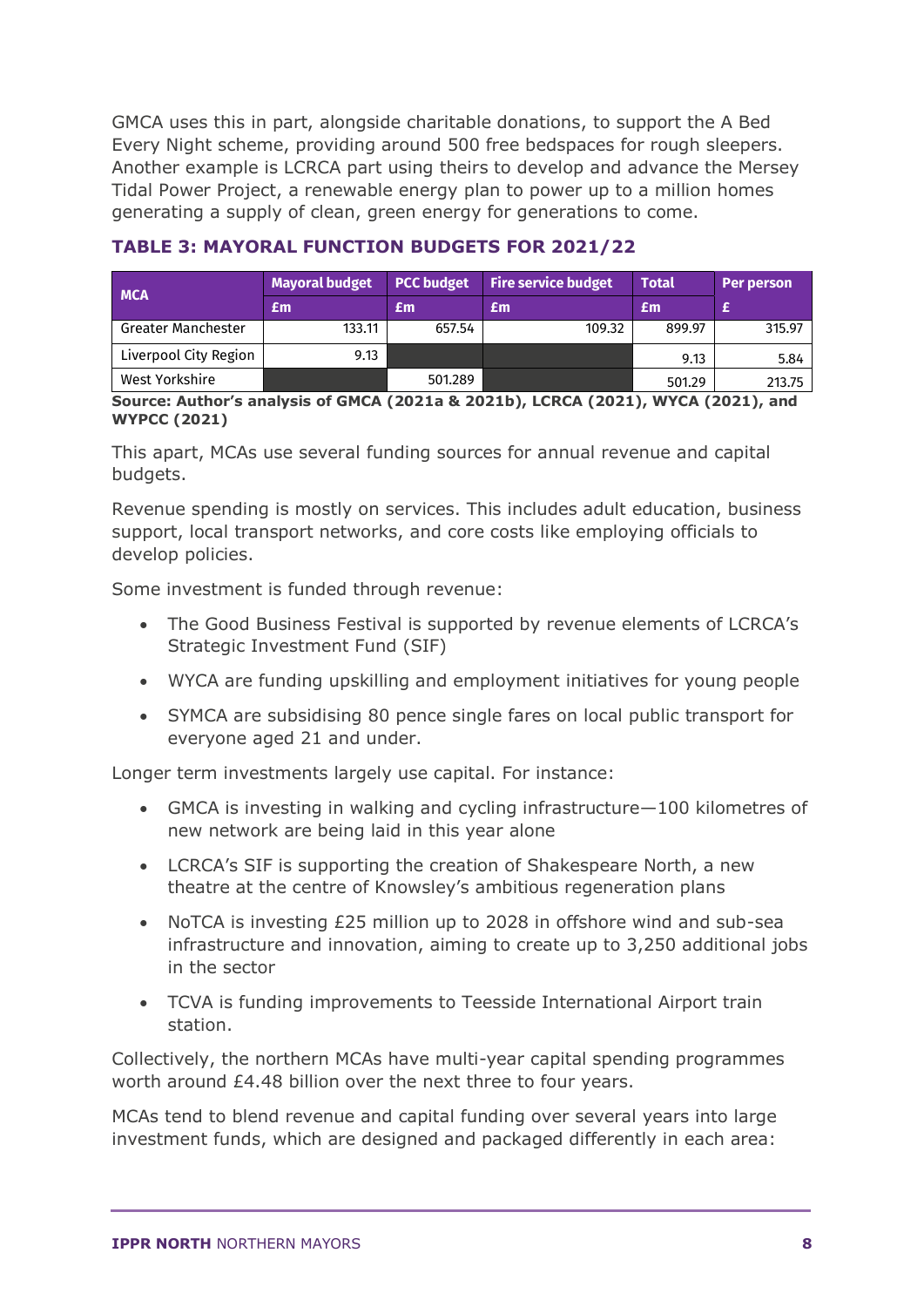- LCRCA's SIF draws both into a single pot for economic development and assesses projects through a renowned assurance framework
- NoTCA's Investment Fund, including commitments of £68.44m, forecast by NoTCA to generate around 4,200 jobs and attract £246m of private sector leverage
- TVCA's Investment Plan, scoping in all CA funding outside core functions, across both spending on services and investment in capital projects with £131 million projected for 2021/22
- SYMCA's South Yorkshire Renewal Fund, announced in 2021 as a £860 million new deal for South Yorkshire to revitalise the region's economy in response to the pandemic.

Whether revenue or capital, much of the spending in northern MCAs is investment in services or project delivery. For instance, 86 per cent of SYMCA's 2021/22 planned expenditure is for investment; this stands at 96 per cent for TVCA.

| <b>MCA</b>                 | <b>Total</b><br>revenue<br>2021/22 | <b>Total capital</b><br>2021/22 | Total resources 2021/22 | <b>Total per person</b> |
|----------------------------|------------------------------------|---------------------------------|-------------------------|-------------------------|
|                            | <b>£m</b> (rounded)                | <b>£m</b> (rounded)             | <b>£m</b> (rounded)     | £                       |
| Greater Manchester*        | 1,351                              | 476                             | 1,827                   | 641.34                  |
| Liverpool City Region*     | 166                                | 332                             | 498                     | 318.37                  |
| North of Tyne**            | 145                                | 83                              | 228                     | 271.10                  |
| South Yorkshire            | 133                                | 225                             | 358                     | 253.12                  |
| <b>Tees Valley</b>         | 138                                | 215                             | 353                     | 521.60                  |
| West Yorkshire*            | 702                                | 415                             | 1,117                   | 476.31                  |
| <b>Total Northern MCAs</b> | 2,635                              | 1,746                           | 4,381                   |                         |

#### **TABLE 4: TOTAL PLANNED SPENDING BY NORTHERN MCAs FOR 2021/22**

**\* includes figures from table 3 above, PCC function revenue and capital budgets are also included. \*\*includes revenue and capital budgets of the North East Joint Transport Committee apportioned to NoTCA on a per capita basis. Source: Author's analysis of GMCA (2021a & 2021b), LCRCA (2021), NoTCA (2021), NEJTC (2021), SYMCA (2021), TVCA (2021), WYCA (2021), and WYPCC (2021).**

In total, northern MCAs plan to spend nearly £4.4 billion in 2021/22. This is investment in important local areas—transport, economic renewal, skills and opportunities, building homes, responding to the climate emergency, and so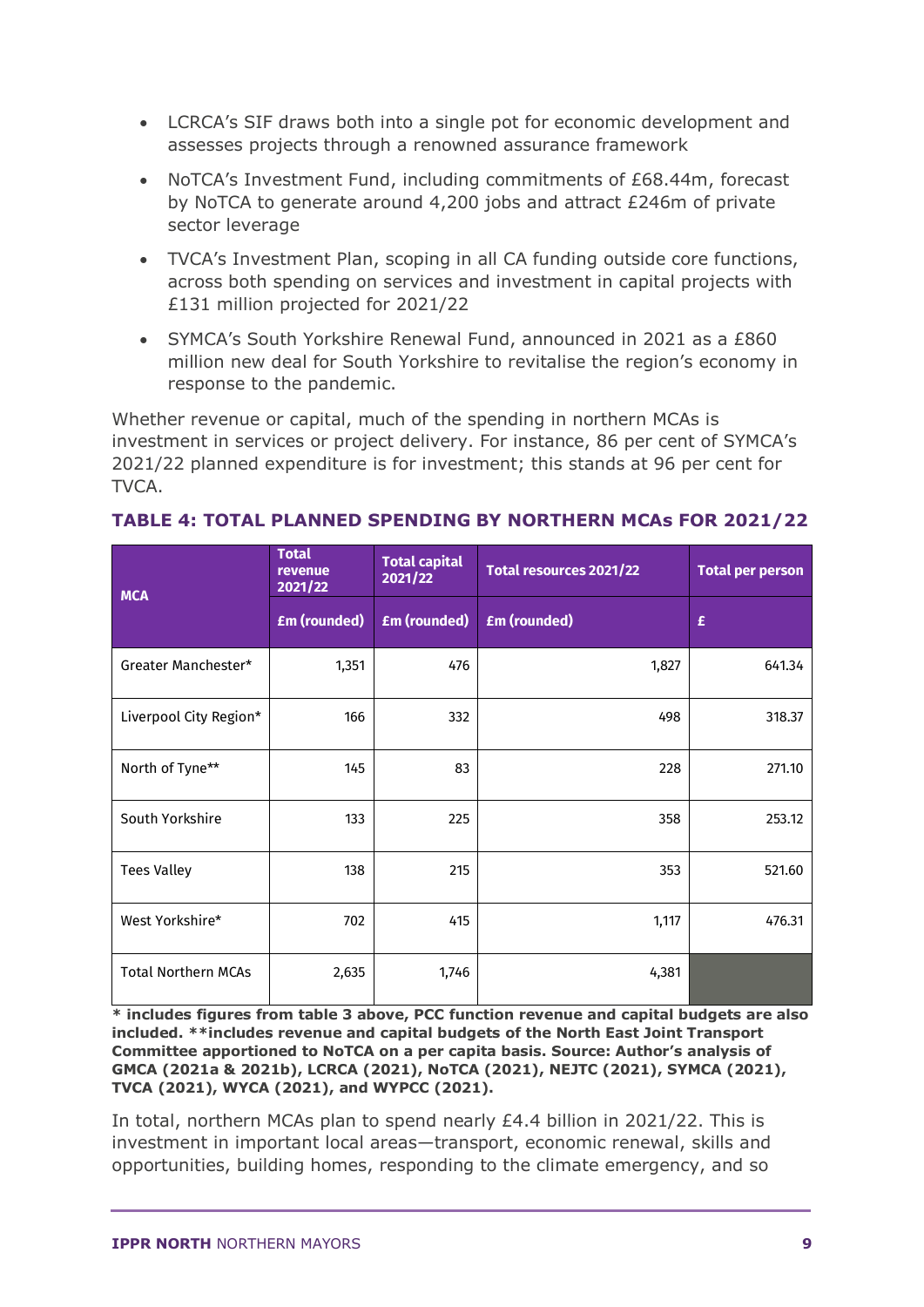on—all shaped by local priorities. Mayors can use their proximity to communities, responsiveness to local demands, and insight around local need to improve the lives of local people considering their particular challenges (Raikes 2019). Their ability to shape priorities over these resources in this way runs counter to the way the UK's central government often fails to do so. This failure and the fact that the UK is one of the most centralised countries out of comparable countries exacerbates spatial inequalities, making the UK one of the most regionally unequal countries by level of development (ibid; Raikes, Giovannini & Getzel 2019). In the face of this centralised control, these locally controlled resources, though important, remain too limited to turn the tide.

A large proportion of planned spending comes from devolved funds available to MCAs only, or offered on better terms than to non-MCA areas, such as using per capita allocations rather than competitions. This includes the Intra City Transport Fund, which is a £4.2 billion fund for GMCA, LCRCA, WYCA, SCRCA, and TVCA alongside West Midlands and West of England MCAs from 2022-23. Additional capacity funding worth £30.3 million for northern MCAs was announced at Budget 2021.

The exact additional local spend owing to devolution is hard to show definitively. This is due to the chaotic way devolution has unfolded and the various, inconsistent forms of funding made available to MCAs by central government. Nonetheless, northern MCAs now hold significant spending power that is under local democratic control and is being spent in accordance with visions set out by the mayors and approved by the electorate. Our previous research has extensively highlighted the benefits of said local control and devolution of powers, particularly in providing more equal investment decisions (Raikes, Giovannini & Getzel 2019) and policy outcomes (Raikes 2019).

Marshalling resources of around £4.4 billion this year to match local ambitions, in a way that is accountable to local people and their vision, *is* part of the devolution difference.

#### **MAYORAL VISION**

Mayors do not only have extensive investment plans, but ambitious visions for the places they represent. We have reviewed the manifestos on which all existing mayors were most recently elected to identify key themes from their visions. We also liaised with northern MCAs on their current working priorities.

These manifestos, their content, and overarching statements of vision echo the mayoral ambitions to work beyond their formal powers. With titles including 'Our place. Our time', 'No one left behind', 'A co-operative community' and 'Prosperity you can be part of', they set out ambitious ideas for their areas which reach beyond devolution's original focus on economic development (Raikes & Johns 2019). The manifestos also suggest that we are seeing a new style of political leadership that directly addresses local people and crafts narratives about place, local pride, and belonging. Delivering on these will require all of the mayors' current resources and forms of power.

There is strong synergy between the mayors' priorities, especially: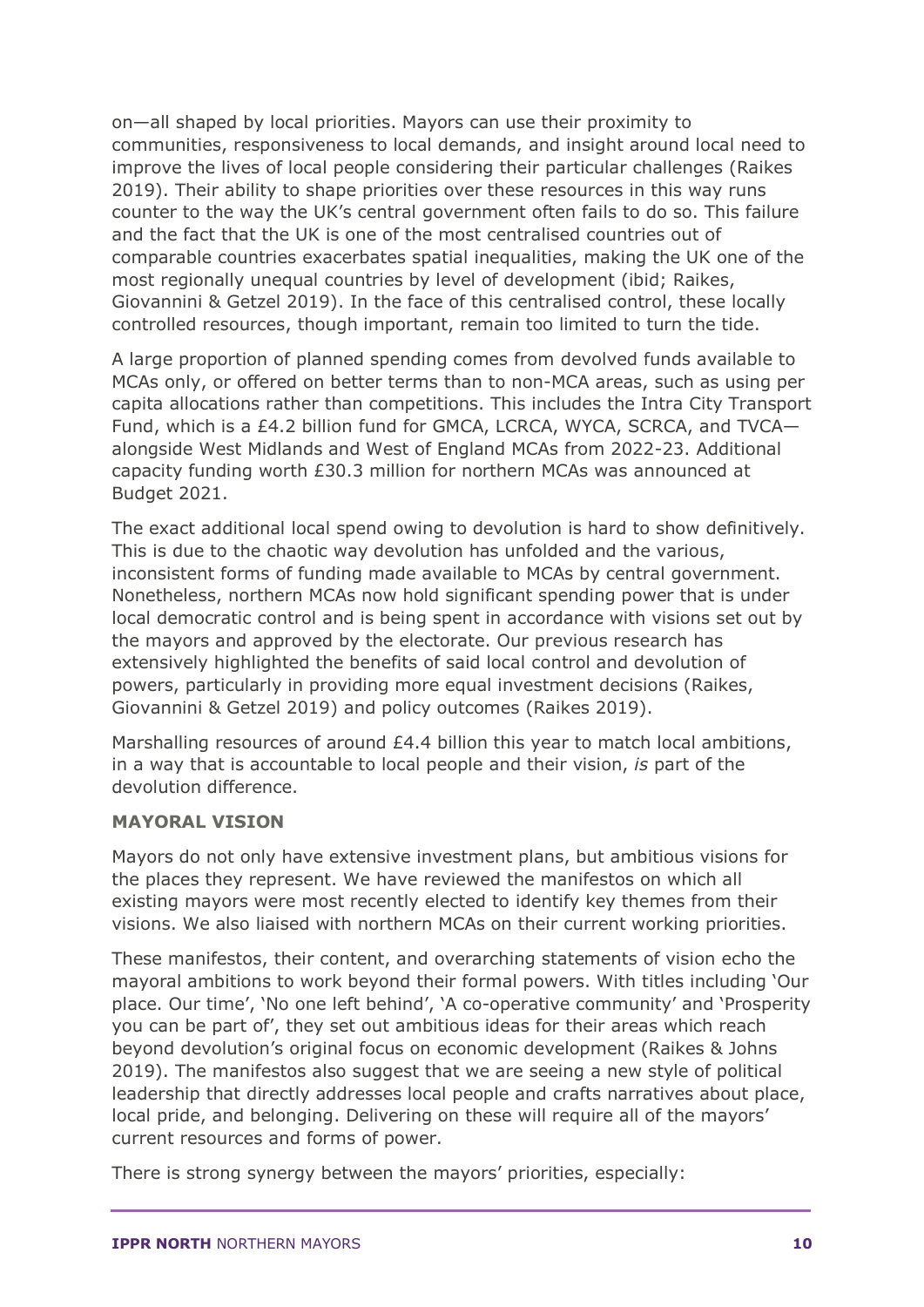- job creation and post-covid economic recovery, with most seeking to link this to building inclusive and environmentally sustainable economies
- creating healthier environments and addressing the climate emergency through decarbonisation (except for Tees Valley)
- improving local transport networks to London-style levels of service and public control for those MCAs where transport is an MCA function.

Mayors require, and most are seeking, further powers to deliver on their priorities with the North leading the way on such calls. It is noteworthy that in his manifesto London mayor Sadiq Khan seemingly recognised this success and positioned himself among the metro mayors (when the Mayor of London is usually counted aside), pledging to work with "*other* metro mayors" to secure more devolution in delivering economic recoveries (emphasis added, Khan 2021).

Another point of significance is the relative lack of focus—despite the pandemic on health. While Andy Burnham's manifesto highlights reducing health inequalities, perhaps reflecting his additional health and social care powers, this theme is largely less stressed elsewhere. Though direct powers are limited for mayors, they have significant soft power over policy areas that impact health, including economic inclusion, work and skills, and housing. Indeed, Tracy Brabin's manifesto referred to those areas where wider determinants of mental and physical health interact with areas of mayoral power or influence. This is one area where mayors could be more ambitious with levers currently at their disposal and consider further inter-mayoral collaboration too.

Mayors and MCAs are becoming increasingly important institutions within England, bringing politics and decisions closer to the people, and building comprehensive place-based agendas, as demonstrated by how they have governed to date and their ambitions for the future of their places.

# LEVELLING UP FOR THEMSELVES

The six northern mayors are leading the North into a new era, within a complicated frame: the limits of their powers, the context of the pandemic, and an unwieldy levelling up agenda that government is yet to define (Johns 2021). Individually they are at different points, some are completing the first 100 days of their terms while others are preparing for elections in 2022. Collectively, they are moving into a phase in which high-profile mayors command public support, represent the North on national stages, and continue to grow their influence to govern in the interests of the places they represent.

Looking back at mayoral devolution thus far, we have found:

- Mayors have limited but significant powers; together northern MCAs will spend nearly £4.4 billion in 2021/22 and they can make, and are making, important differences to the people they represent
- Mayors are punching above their weight—using soft and hard powers together, their impact extends beyond that originally envisaged in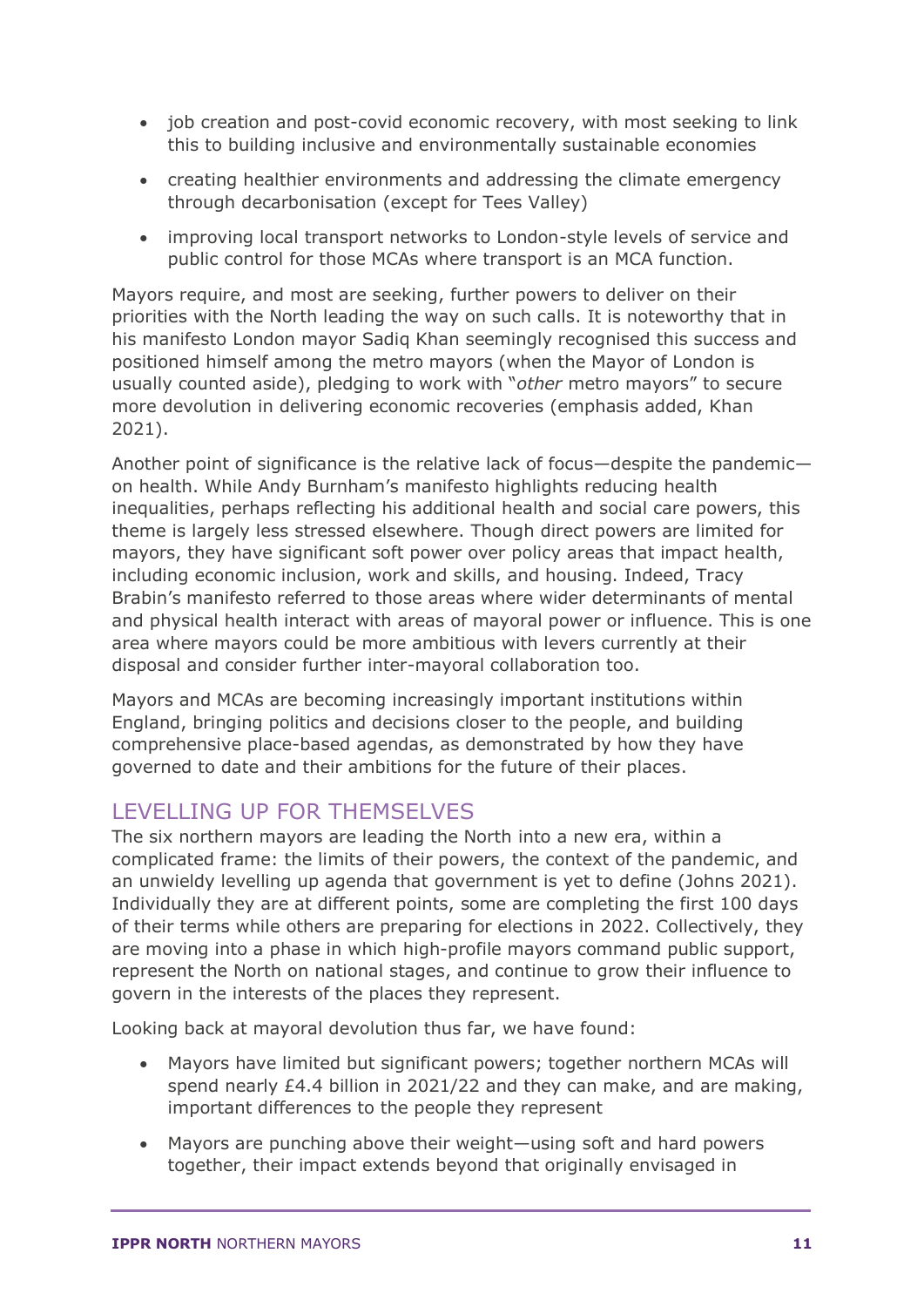devolution deals across numerous policy areas, to deliver better lives for the people they represent

• Mayors' ambitions have grown far beyond what centrally shaped devolution deals originally conceived. They have developed holistic placebased visions that utilise their hard powers, soft powers, and abilities to bargain and advocate for their places. But they continue to be held back by central government, because Whitehall has reneged on promises over funding and 'doing devolution properly'.

The UK is the most regionally divided and centralised country of its size and level of development. These divides have recently deepened, making the opportunity for a good life increasingly unattainable for many people in regions like the North (Johns et al 2020). Levelling up can only be achieved by devolving power from the centre to local people and places, and northern mayors are already levelling up for themselves. To further level up, Whitehall must let go, devolving further power and larger resources.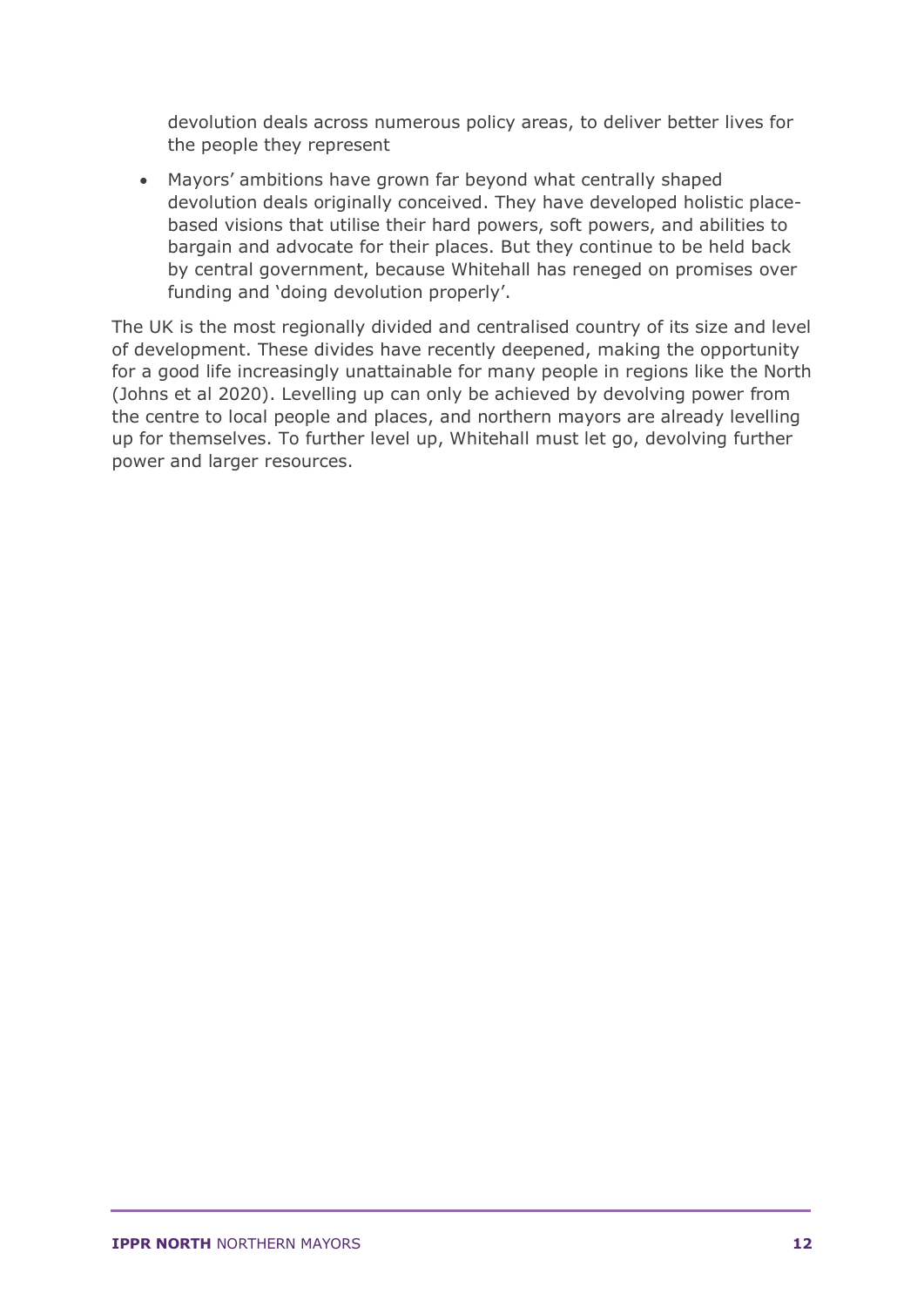## ACKNOWLEDGEMENTS

IPPR North would like to thank the Mayoral Combined Authorities in the North for engaging with us in preparing this publication. We are grateful for their time and responses to our queries.

The author would like to thank Rosie Lockwood, Rachel Baldini, Amreen Qureshi, Harry Quilter-Pinner, Arianna Giovannini, John Tomaney, and Luke Raikes for their input and useful feedback into this research.

## **REFERENCES**

Association of Greater Manchester Authorities [AGMA], NHS England [NHSE] and Greater Manchester Association of Clinical Commissioning Groups [GMCCGs] (2016) *Memorandum of understanding,* GMCA, [https://www.greatermanchester](https://www.greatermanchester-ca.gov.uk/what-we-do/health/documents/)[ca.gov.uk/what-we-do/health/documents/](https://www.greatermanchester-ca.gov.uk/what-we-do/health/documents/)

Giovannini A (2021) *The 2021 metro mayors elections: Localism rebooted?,* the Political Quarterly,<https://doi.org/10.1111/1467-923X.13036>

Greater Manchester Combined Authority [GMCA] (2021a) *Greater Manchester Combined Authority – Friday, 12th February, 2021 10.00am; Agenda,*  [https://democracy.greatermanchester](https://democracy.greatermanchester-ca.gov.uk/ieListDocuments.aspx?CId=136&MId=4323&Ver=4)[ca.gov.uk/ieListDocuments.aspx?CId=136&MId=4323&Ver=4](https://democracy.greatermanchester-ca.gov.uk/ieListDocuments.aspx?CId=136&MId=4323&Ver=4)

GMCA (2021b) *Decision notice (Mayor): Greater Manchester Combined Authority Mayoral Police and Crime Commissioner Precept 2021/22; Police Fund 2021/22 Revenue Budget; Police Fund 2021/22 Capital Budget,* [https://democracy.greatermanchester-](https://democracy.greatermanchester-ca.gov.uk/documents/s13379/DN%20GMCA%20Police%20Fund%20Precept%20resolution%2021-22%20FINAL.pdf)

[ca.gov.uk/documents/s13379/DN%20GMCA%20Police%20Fund%20Precept%20](https://democracy.greatermanchester-ca.gov.uk/documents/s13379/DN%20GMCA%20Police%20Fund%20Precept%20resolution%2021-22%20FINAL.pdf) [resolution%2021-22%20FINAL.pdf](https://democracy.greatermanchester-ca.gov.uk/documents/s13379/DN%20GMCA%20Police%20Fund%20Precept%20resolution%2021-22%20FINAL.pdf)

Johns M (2020) *10 years of austerity: Eroding resilience in the North,* IPPR North,<https://www.ippr.org/research/publications/10-years-of-austerity>

Johns M (2021) *Levelling up should radically re-imagine how regions across England are empowered,* The House,

[https://www.politicshome.com/thehouse/article/levelling-up-should-radically](https://www.politicshome.com/thehouse/article/levelling-up-should-radically-reimagine-how-regions-across-england-are-empowered)[reimagine-how-regions-across-england-are-empowered](https://www.politicshome.com/thehouse/article/levelling-up-should-radically-reimagine-how-regions-across-england-are-empowered)

Johns M, Lockwood R, Longlands S, Qureshi A, and Round A (2020) *State of the North 2020/21: Power up, level up, rise up,* IPPR North, <https://www.ippr.org/files/2020-12/state-of-the-north-2020-21-dec-20.pdf>

Johns M, Raikes L, and Hunter J (2019) *Decent work: Harnessing the power of local government,* IPPR North, <https://www.ippr.org/research/publications/decent-work>

Khan S (2021) *Sadiq's Manifesto for London,* Sadiq for London 2021, <https://sadiq.london/sadiqs-manifesto-for-london/>

Liverpool City Region Combined Authority [LCRCA] (2021) *Agenda and minutes: Budget meeting, Liverpool City Region Combined Authority - Friday, 22<sup>nd</sup> January, 2021 1.00pm,*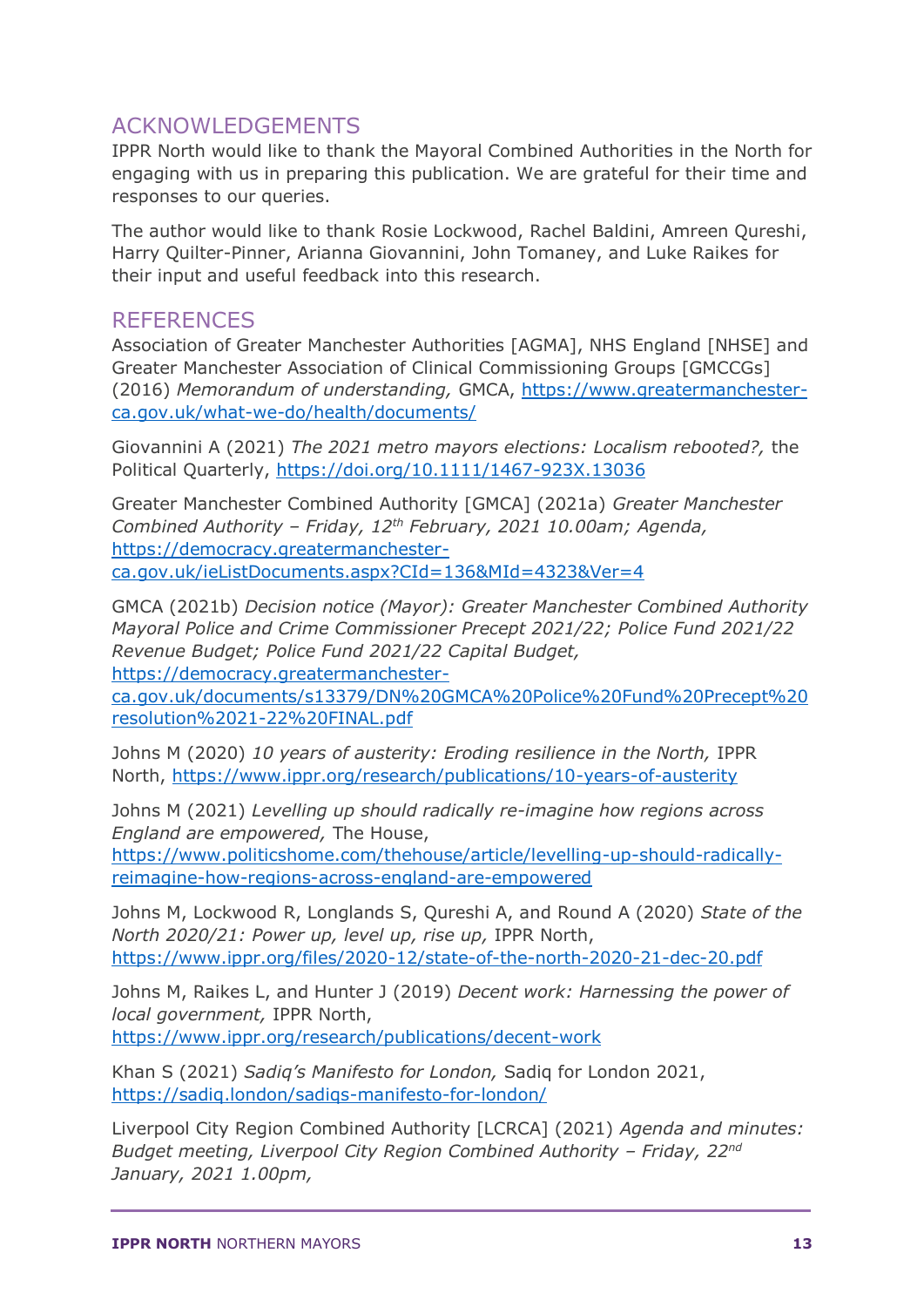[https://moderngov.merseytravel.gov.uk/ieListDocuments.aspx?CId=364&MId=4](https://moderngov.merseytravel.gov.uk/ieListDocuments.aspx?CId=364&MId=4629&Ver=4) [629&Ver=4](https://moderngov.merseytravel.gov.uk/ieListDocuments.aspx?CId=364&MId=4629&Ver=4)

North East Joint Transport Committee [NEJTC] (2021) *North East Joint Transport Committee, Tuesday, 19th January, 2021 at 2.30pm, Agenda,* NECA, [https://northeastca.gov.uk/wp-content/uploads/2021/01/2021.01.19-JTC-](https://northeastca.gov.uk/wp-content/uploads/2021/01/2021.01.19-JTC-Public-Agenda-1.pdf)[Public-Agenda-1.pdf](https://northeastca.gov.uk/wp-content/uploads/2021/01/2021.01.19-JTC-Public-Agenda-1.pdf)

North of Tyne Combined Authority [NoTCA] (2021) *Cabinet, Tuesday 26 January 2021 at 2.00pm: Agenda,* [https://www.northoftyne-ca.gov.uk/wp](https://www.northoftyne-ca.gov.uk/wp-content/uploads/2021/01/Public-Agenda-Pack-Cabinet-26-January-2021.pdf)[content/uploads/2021/01/Public-Agenda-Pack-Cabinet-26-January-2021.pdf](https://www.northoftyne-ca.gov.uk/wp-content/uploads/2021/01/Public-Agenda-Pack-Cabinet-26-January-2021.pdf)

Office for National Statistics [ONS] (2020) *Population estimates,* NOMIS, <https://www.nomisweb.co.uk/sources/pest>

ONS (2021) *Regional gross value added (balanced) 2019,* dataset, [https://www.ons.gov.uk/economy/grossdomesticproductgdp/bulletins/regionalec](https://www.ons.gov.uk/economy/grossdomesticproductgdp/bulletins/regionaleconomicactivitybygrossdomesticproductuk/latest) [onomicactivitybygrossdomesticproductuk/latest](https://www.ons.gov.uk/economy/grossdomesticproductgdp/bulletins/regionaleconomicactivitybygrossdomesticproductuk/latest)

Prime Minister's Office, 10 Downing Street [PMO] & Johnson B (2019) *PM Speech at Convention of the North in Rotherham,* speech, [https://www.gov.uk/government/speeches/pm-speech-at-convention-of-the](https://www.gov.uk/government/speeches/pm-speech-at-convention-of-the-north-in-rotherham)[north-in-rotherham](https://www.gov.uk/government/speeches/pm-speech-at-convention-of-the-north-in-rotherham)

Raikes L & Johns M (2019) *The Northern Powerhouse: 5 years in,* IPPR North, <https://www.ippr.org/blog/the-northern-powerhouse-5-years-in>

Raikes L (2019) *The devolution parliament: Devolving power to England's regions, towns, and cities,* IPPR North, <https://www.ippr.org/research/publications/the-devolution-parliament>

Raikes L, Giovannini A, and Getzel B (2019) Divided and connected: Regional inequalities in the North, the UK and the developed world—State of the North 2019, IPPR North, [https://www.ippr.org/research/publications/state-of-the](https://www.ippr.org/research/publications/state-of-the-north-2019)[north-2019](https://www.ippr.org/research/publications/state-of-the-north-2019)

Rotheram S (2021, upcoming) *How progressives win: Lessons from the Liverpool City Region,* IPPR Progressive review

Sandford M (2019) Is devolution to England's cities here to stay? in Paun A and Macrory S (2019) Has devolution worked? The first 20 years, Institute for Government,

[https://www.instituteforgovernment.org.uk/sites/default/files/publications/has](https://www.instituteforgovernment.org.uk/sites/default/files/publications/has-devolution-worked-essay-collection-FINAL.pdf)[devolution-worked-essay-collection-FINAL.pdf](https://www.instituteforgovernment.org.uk/sites/default/files/publications/has-devolution-worked-essay-collection-FINAL.pdf)

Sandford M (2020) *Devolution to local government in England*, House of Commons Library, [https://commonslibrary.parliament.uk/research](https://commonslibrary.parliament.uk/research-briefings/sn07029/)[briefings/sn07029/](https://commonslibrary.parliament.uk/research-briefings/sn07029/)

South Yorkshire Mayoral Combined Authority [SYMCA] (2021) *Agenda for MCA – Mayoral Combined Authority Board on Monday 22nd March, 2021, 10.00 am*, [https://governance.sheffieldcityregion.org.uk/ieListDocuments.aspx?CId=137&M](https://governance.sheffieldcityregion.org.uk/ieListDocuments.aspx?CId=137&MID=381)  $ID = 381$